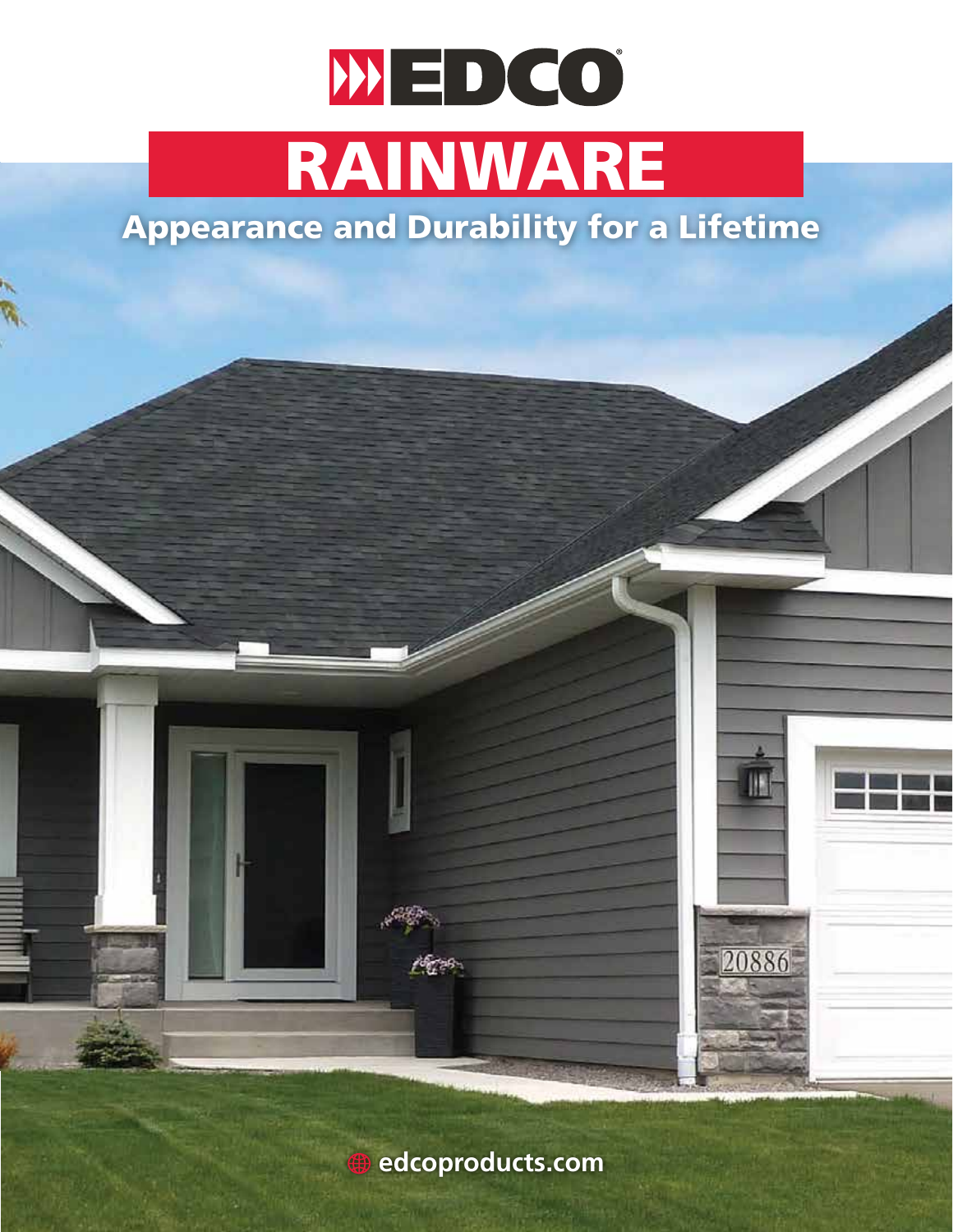

**Downspouts in T-Tone** Soffit, Fascia, Trim & Gutters in Canyon S6" Lap Siding in T-Tone **Shake Sidewall in Sandtone**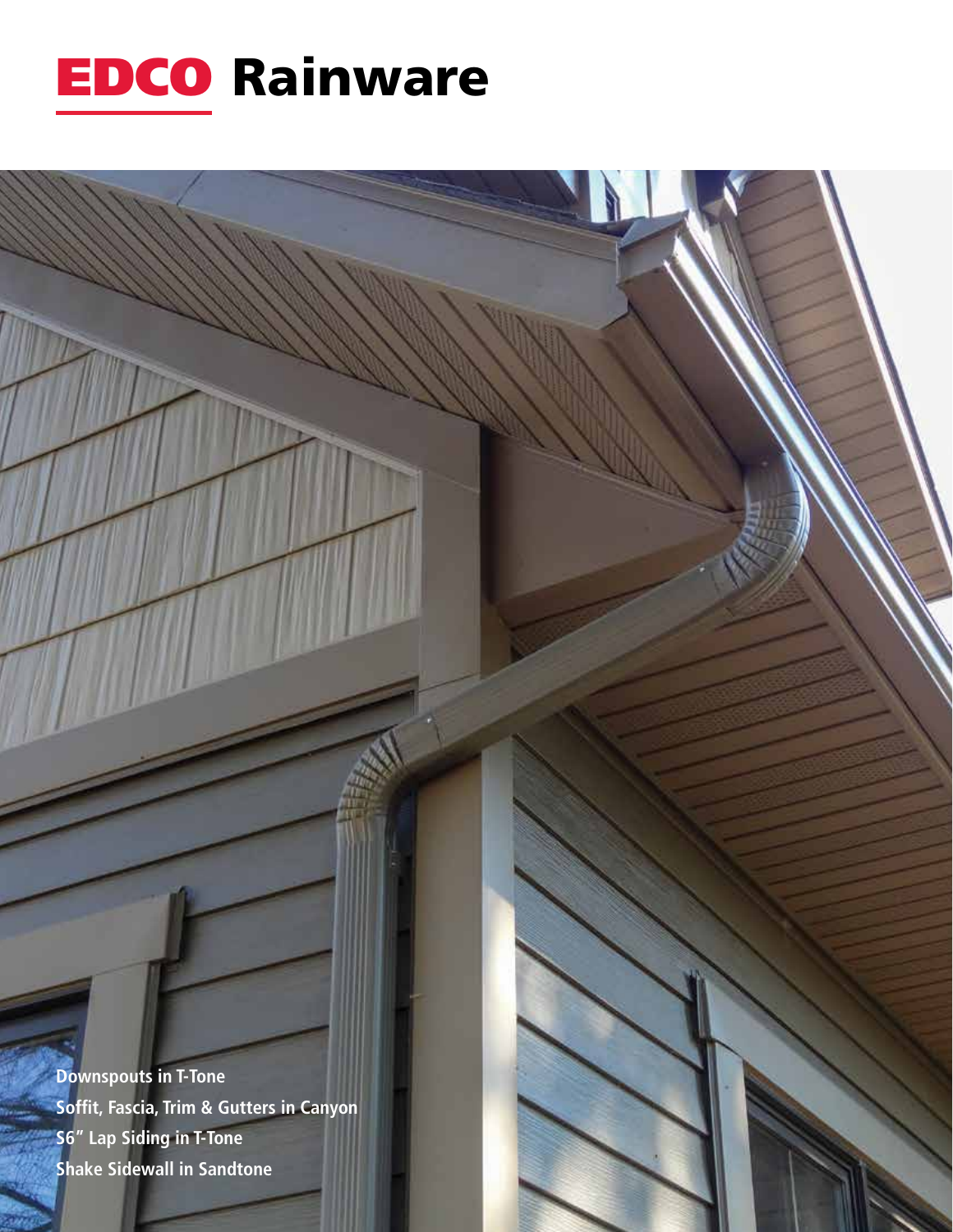## Protect your Largest Investment with a **Proven** Gutter & Downspout System

EDCO's comprehensive rainware systems are designed to seamlessly integrate into the look of your home while quickly and efficiently channeling water away from windows and pooling around the foundation of your home or business.

Available in both 2"x 3" and 3"x 4" downspouts and elbows, and backed by the industry's most comprehensive warranty, you are sure to find the ideal solution for your needs.



**NOTE:** All colors shown are as accurate as possible. Please refer to actual color chip samples before making your final selection.